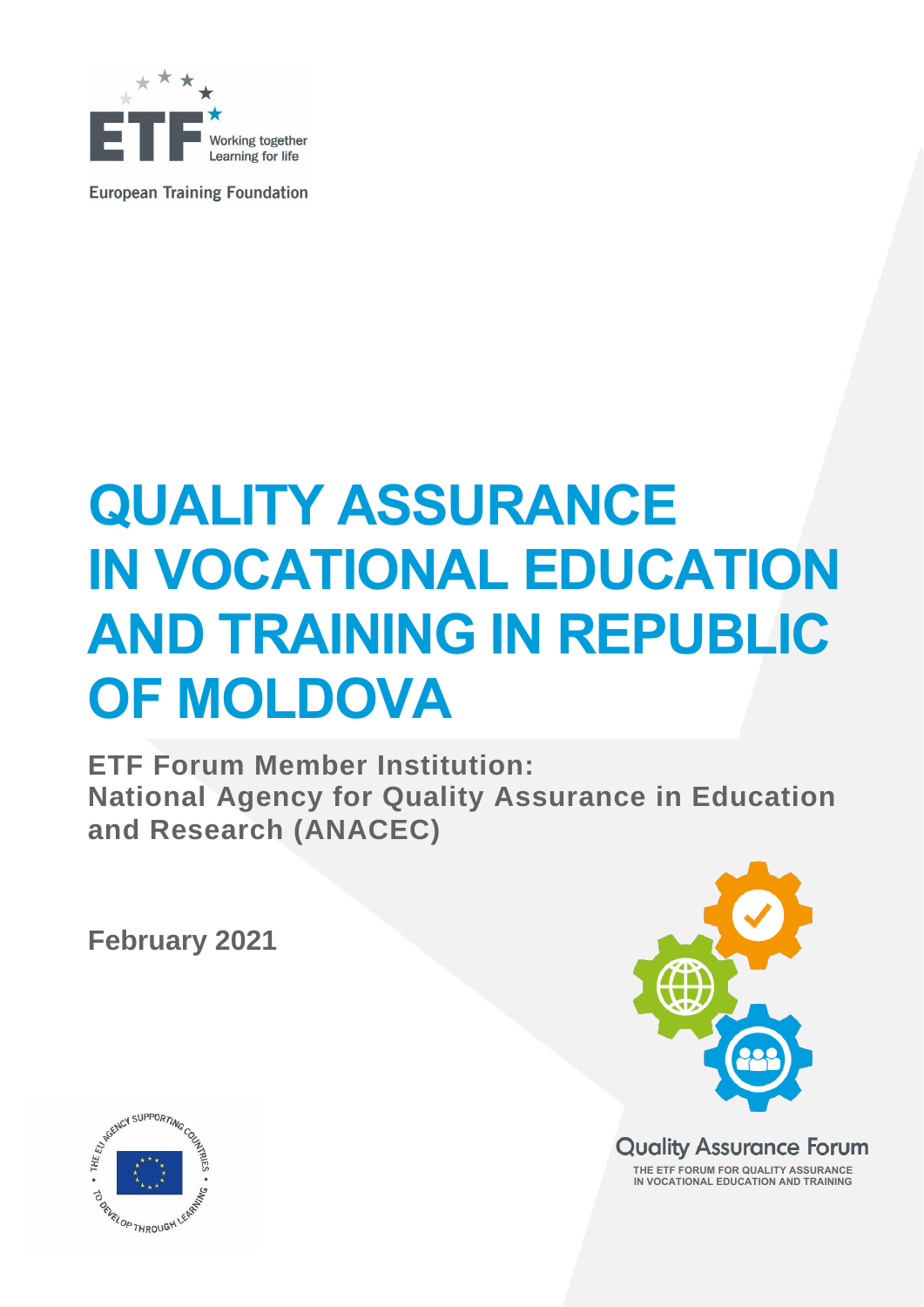The contents of this paper are the sole responsibility of the ETF and do not necessarily reflect the views of the EU institutions.

© European Training Foundation, 2021 Reproduction is authorised, provided the source is acknowledged.

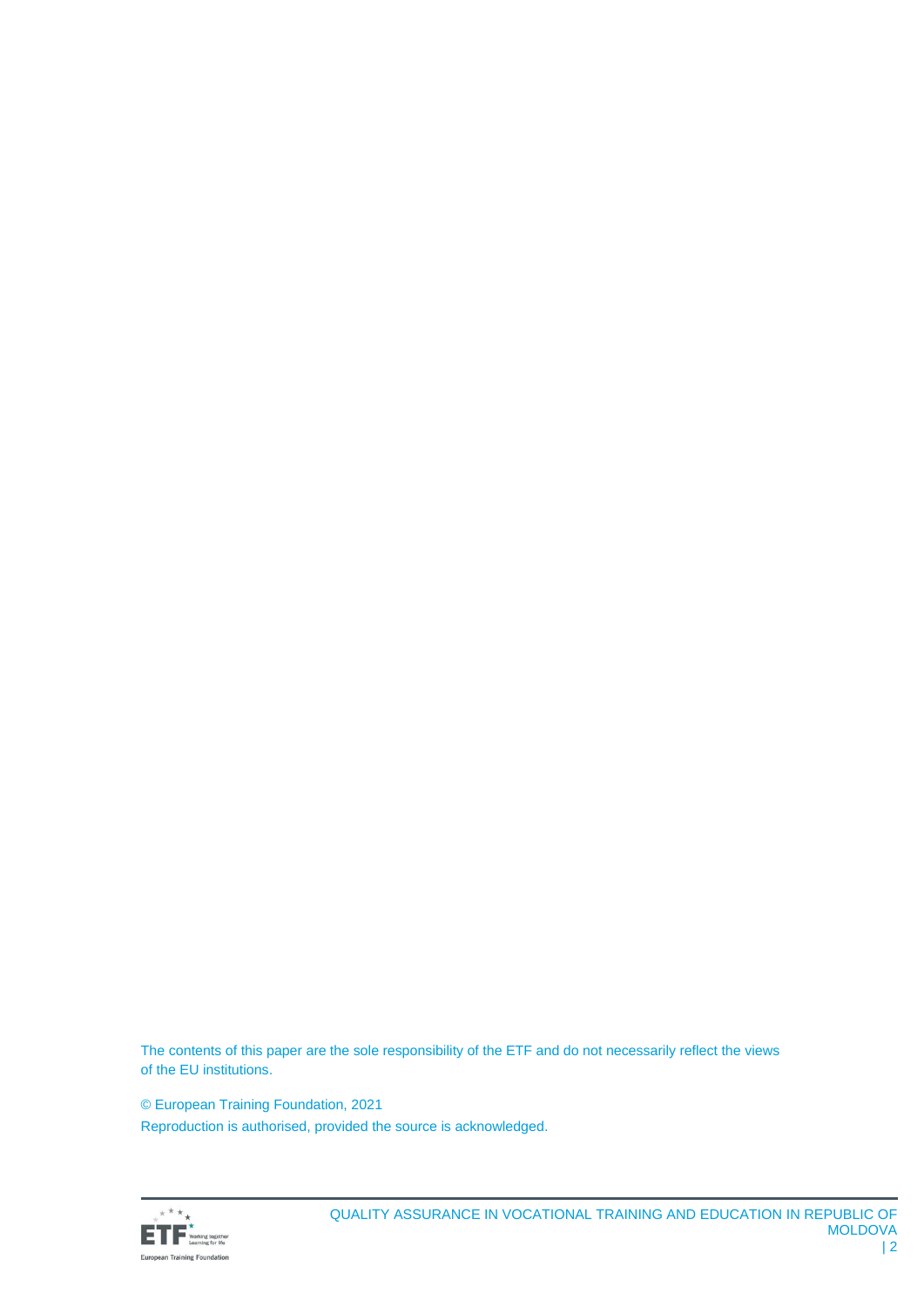# <span id="page-2-0"></span>**CONTENTS**

| <b>CONTENTS</b> |                                                               | 3              |
|-----------------|---------------------------------------------------------------|----------------|
| 1 <sub>1</sub>  | <b>INTRODUCTION</b>                                           | 5              |
| 1.1             | <b>National context</b>                                       | 5              |
| 1.2             | <b>Statistics</b>                                             | 5              |
| 1.3             | The Vocational education and Training (VET) system            | 6              |
| 2.              | <b>QUALITY ASSURANCE IN VOCATIONAL EDUCATION AND TRAINING</b> | 9              |
| 2.1             | Overview                                                      | 9              |
| 2.2             | General information on quality assurance at VET system level  | $\overline{9}$ |
| 2.3             | Quality assurance related to key VET areas                    | 10             |
| 3.              | <b>STRENGTHS, DEVELOPMENTS, NEEDS</b>                         | 12             |
| 3.1             | New developments $-$ in progress / in the pipeline            | 12             |
| 3.2             | Needs and challenges                                          | 13             |
| 4.              | <b>GOOD PRACTICE EXAMPLE</b>                                  | 13             |
|                 | <b>LIST OF ACRONYMS</b>                                       | 15             |

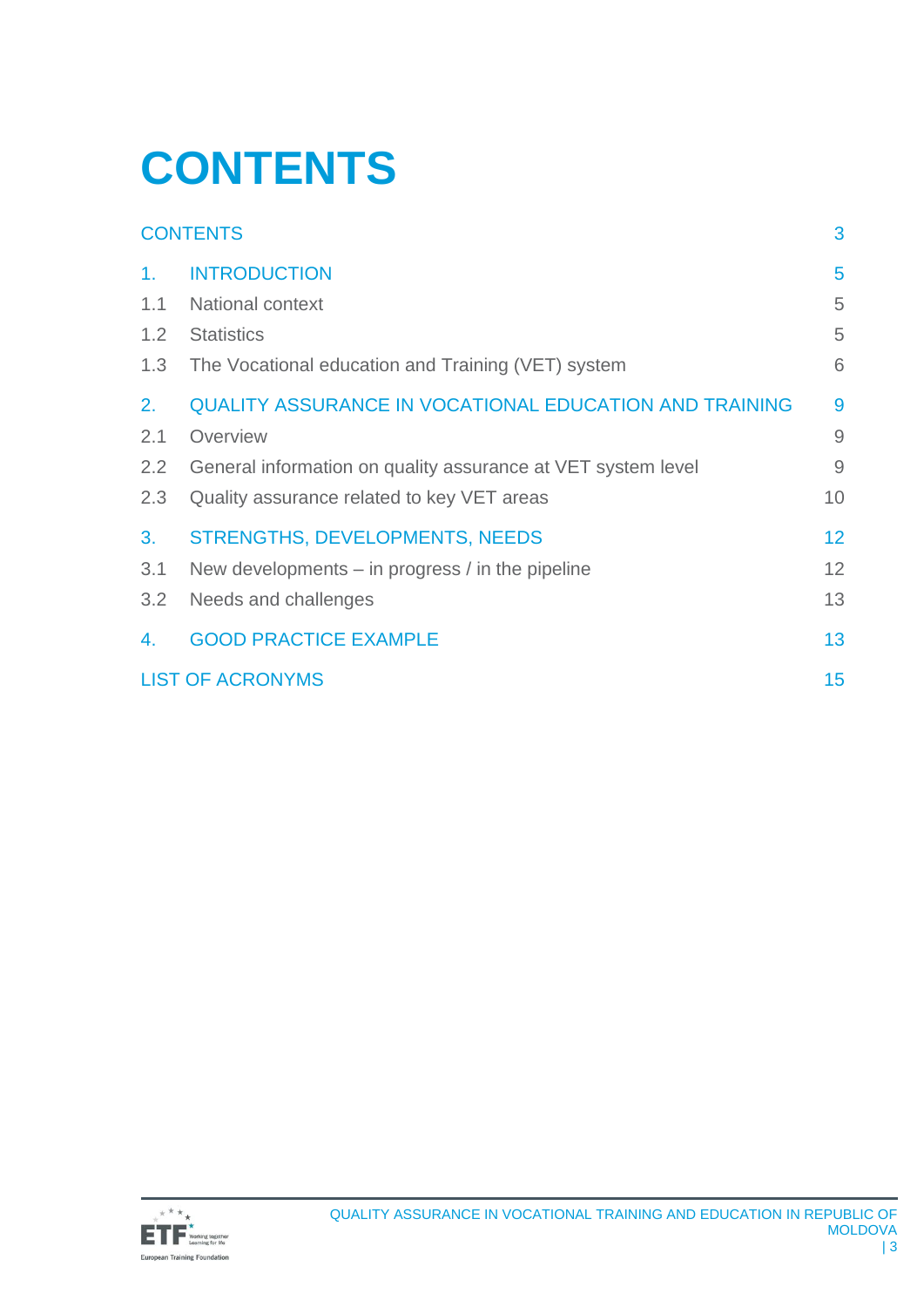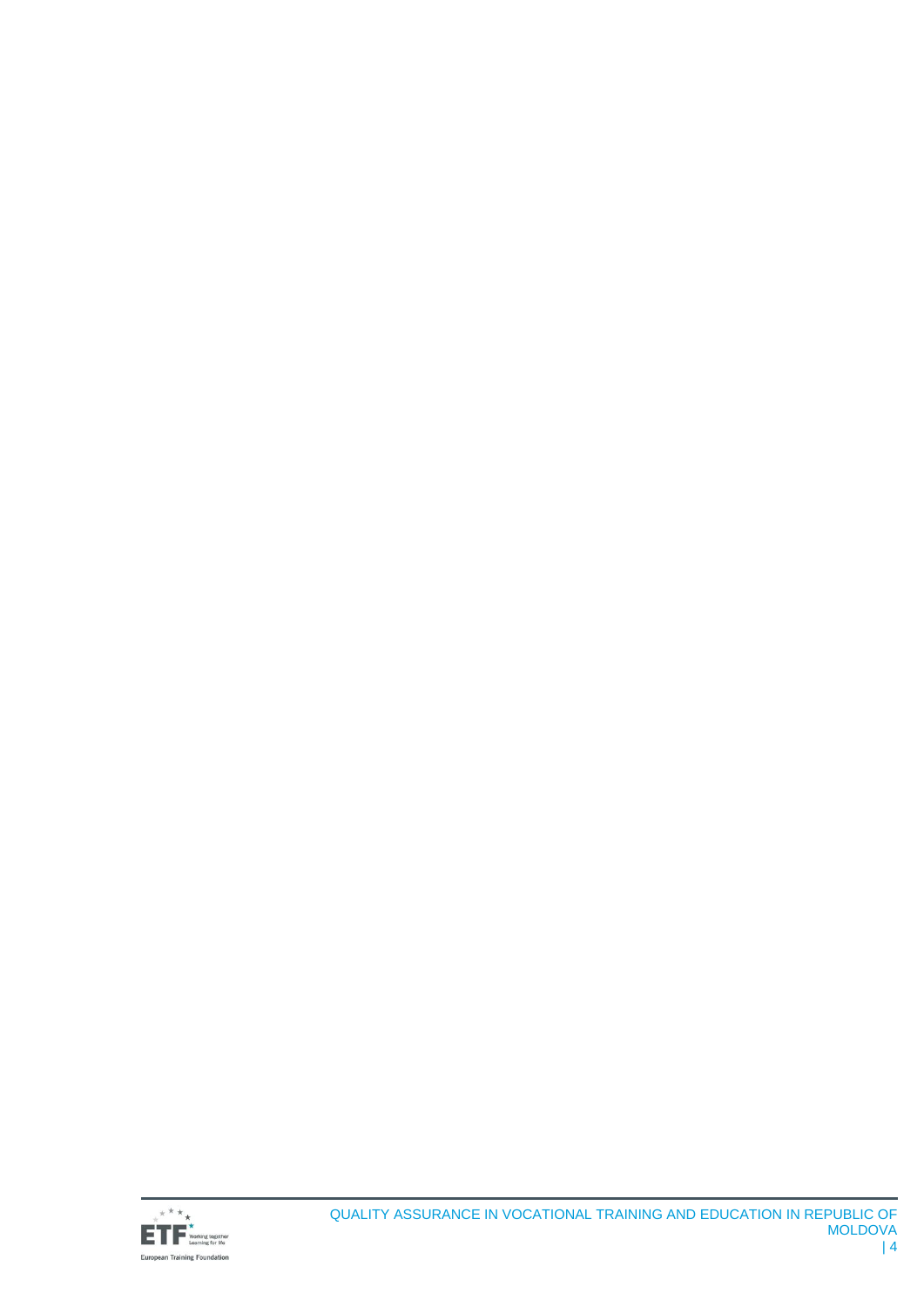# <span id="page-4-0"></span>**1. INTRODUCTION**

### <span id="page-4-1"></span>1.1 National context

The Republic of Moldova ('Moldova') is a country with a declining population, which accounted for 3.5 million inhabitants in 2019. This lower-middle income economy experienced a positive economic growth up to  $2019 - 3.6\%$  of gross domestic product (GDP) growth in  $2019.1$  In  $2020$ , GDP is expected to decline by 7.2%, largely due to the impact of the COVID-19 pandemic.<sup>2</sup>

Education-related statistics indicate an increase in the percentage of the active population with a university degree between 2010 and 2019. In 2019, those with a high level of education represented 27.2% of the adult active population, those with a medium level of education accounted for 55.1%, while 17.7% had a low level of education. The employment level was rather low, with only 40.1% of the adult population being employed in 2019. At the same time, the unemployment rate was 5.1% for the population aged 15+ and 10.4% for the youth population aged 15-24 in 2019.<sup>3</sup>

The country's economy relies largely on the services and industry sectors, which is also reflected in the structure of employment. In 2019, the value added of the service and industry sectors contributed to 54.1% and 22.8% of GDP, respectively.<sup>4</sup> Agriculture remains important and provided jobs for 21.0% of the employed in 2019. Finally, Moldova has a large-scale outward migration, and the amount of remittances received is significant for the country's economy, representing 16.0% of GDP in 2019.

### <span id="page-4-2"></span>1.2 Statistics

#### **TABLE 1. POPULATION**

|             | <b>Size of population</b> | Relative size of the youth population (15-24; %) |
|-------------|---------------------------|--------------------------------------------------|
| <b>2010</b> | 3 563 695                 | 22.0                                             |
| 2015        | $\parallel$ 3 555 159     | 17.3                                             |
| 2019        | $\frac{1}{3}$ 542 708     | m.d.                                             |

Source: National Bureau of Statistics (NBS). Note: m.d. – missing data.

#### **TABLE 2. EMPLOYMENT**

|      | Employment rate $(15+; \%)$ | Employment rate of the youth population (15-24; %) |
|------|-----------------------------|----------------------------------------------------|
| 2010 | 38.5                        | 18.0                                               |
| 2015 | 42.4                        | 19.5                                               |
| 2019 | 40.1                        | 19.0                                               |

Source: National Bureau of Statistics (NBS).

<sup>4</sup> ETF database.



<sup>&</sup>lt;sup>1</sup> ETF database.

<sup>&</sup>lt;sup>2</sup> The World Bank (December 2020), Moldova Economic Update [\(https://www.worldbank.org/en/country/moldova/brief/moldova](https://www.worldbank.org/en/country/moldova/brief/moldova-economic-update)[economic-update,](https://www.worldbank.org/en/country/moldova/brief/moldova-economic-update) accessed on 19/02/2021).

<sup>3</sup> ETF database.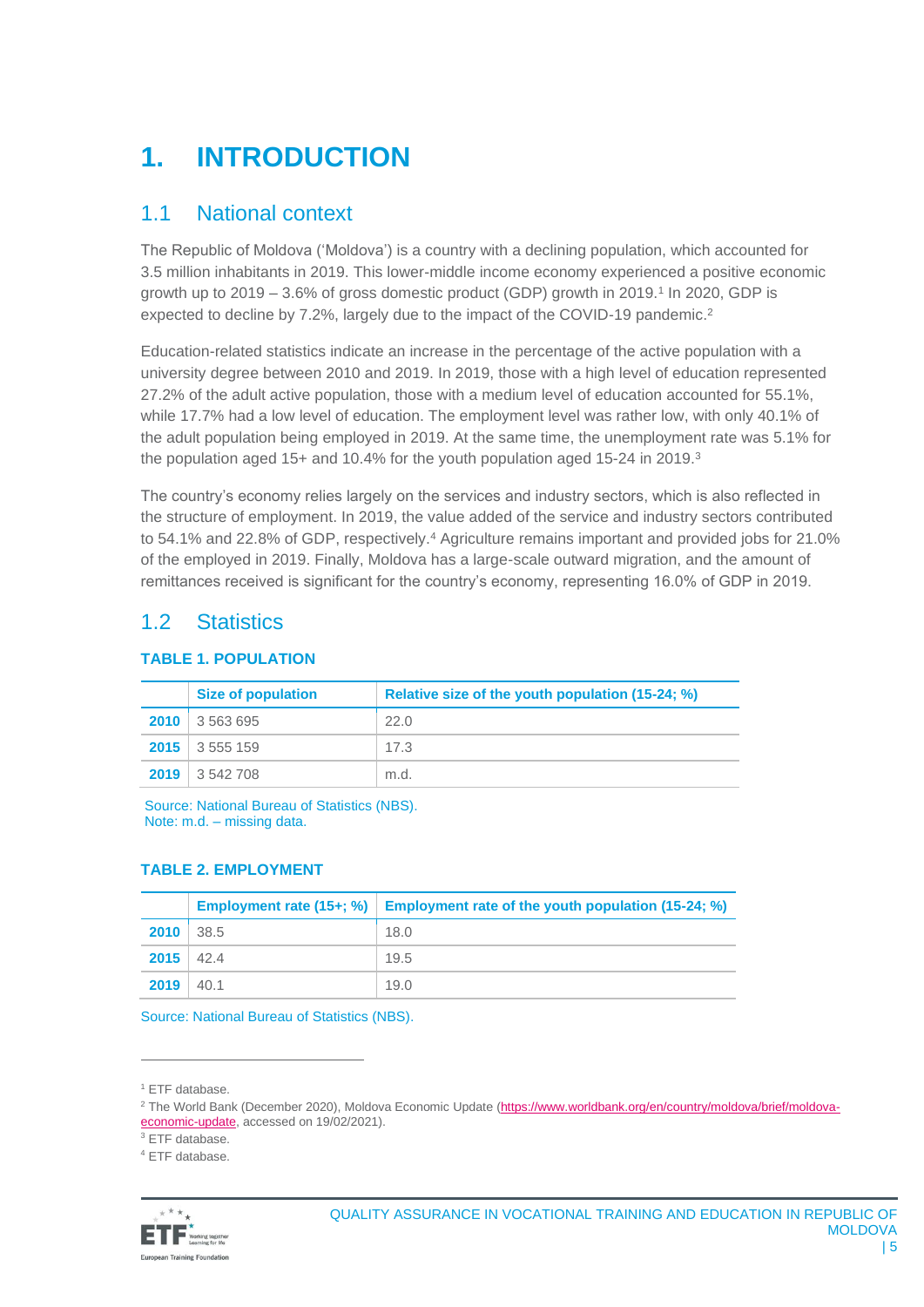|      | Low  | <b>Medium</b> | <b>High</b> |
|------|------|---------------|-------------|
| 2010 | 16.5 | 60.8          | 22.8        |
| 2015 | 20.3 | 56.3          | 23.4        |
| 2019 | 17.7 | 55.1          | 27.2        |

#### **TABLE 3. EDUCATIONAL ATTAINMENT OF THE ACTIVE POPULATION (15+; %)**

Source: National Bureau of Statistics (NBS). Low: ISCED 0-2; Medium: ISCED 3-4; High: ISCED 5-8.

#### **TABLE 4. PARTICIPATION IN VOCATIONAL EDUCATION AND TRAINING (STUDENTS PARTICIPATING IN VOCATIONAL PROGRAMMES AS A PERCENTAGE OF TOTAL UPPER SECONDARY STUDENTS (ISCED 3)**

|      | <b>Upper-secondary (ISCED 3) VET</b> |
|------|--------------------------------------|
| 2010 | m.d.                                 |
| 2015 | -43.4                                |
| 2019 | 45.7                                 |

*Source: Unesco. Note: m.d. – missing data.*

#### **TABLE 5. SPENDING ON GENERAL EDUCATION AND VET<sup>5</sup>**

|      | Spending on ISCED 3-4, all education<br>(including VET) as % of GDP | Spending on ISCED 3-4 VET only as % of GDP |
|------|---------------------------------------------------------------------|--------------------------------------------|
| 2010 | 9.2                                                                 | 1.0                                        |
| 2015 | 7.2                                                                 | 0.6                                        |
| 2019 | 5.3                                                                 | 0.5                                        |

## <span id="page-5-0"></span>1.3 The Vocational education and Training (VET) system

#### Governance and management

The key institution responsible for the governance of the education sector is the Ministry of Education, Culture and Research (MECR). In addition, VET institutions in the agri-food and healthcare sectors are under the responsibility of both the MECR and the Ministry of Agriculture, Rural Development and Environment (MARDE) and the Ministry of Health, Labour and Social Protection (MHLSP), respectively.

<sup>5</sup> Calculations based on data from the Ministry of Finance[: https://mf.gov.md/ro/buget/transparen%C8%9Ba](https://mf.gov.md/ro/buget/transparen%C8%9Ba-bugetar%C4%83/bugetul-pentru-cet%C4%83%C8%9Beni)[bugetar%C4%83/bugetul-pentru-cet%C4%83%C8%9Beni](https://mf.gov.md/ro/buget/transparen%C8%9Ba-bugetar%C4%83/bugetul-pentru-cet%C4%83%C8%9Beni)

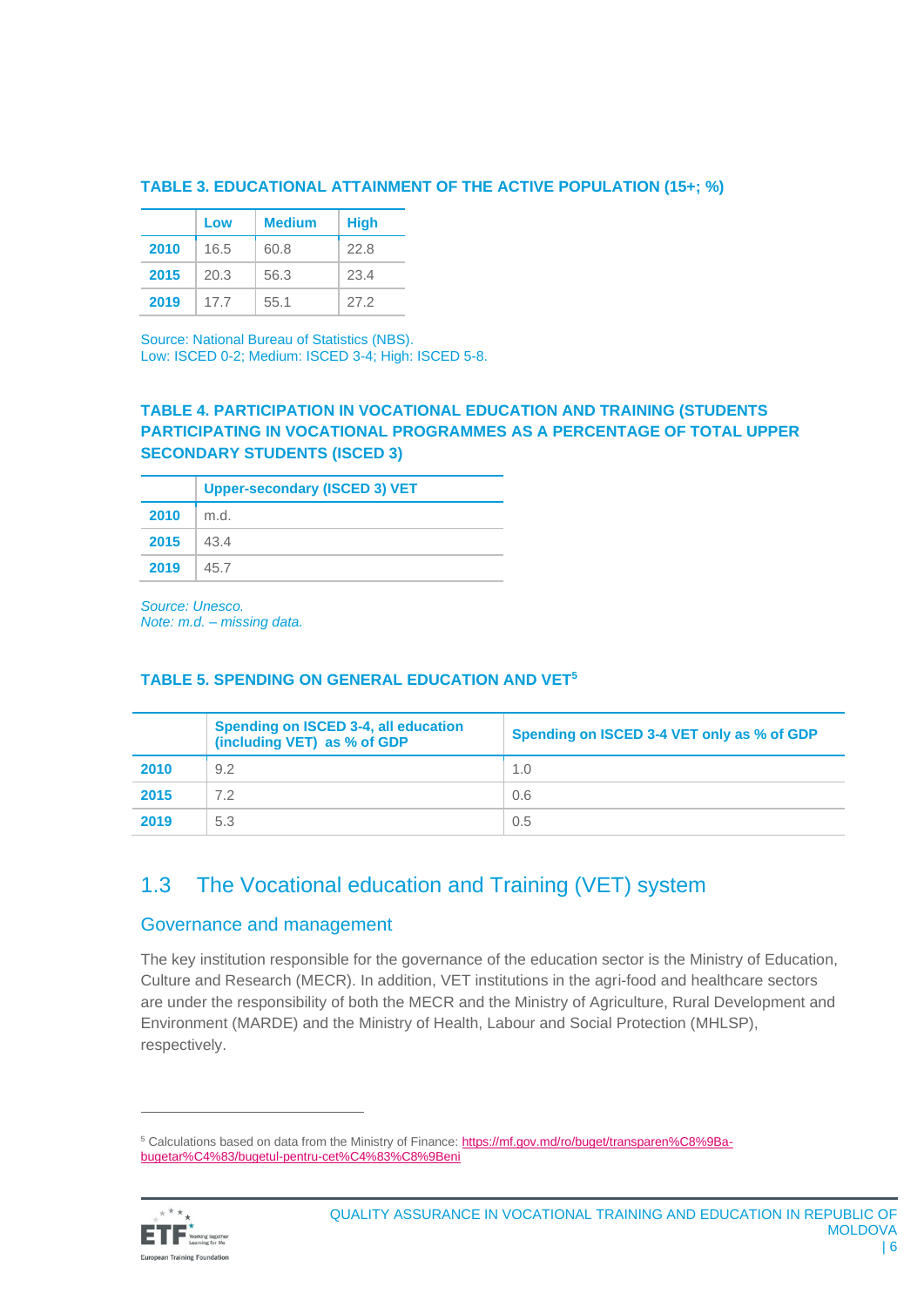The responsibility for the development and support to the VET system lies with the Republican Centre for VET Development and the Methodical Centre for Training under MARDE. Their tasks are extensive, including the analysis and promotion of VET policies, development of policy documents and regulatory and normative framework, curriculum and methodological development or the coordination of the continuing professional development of teachers and managerial staff.

In addition, the National Agency for Quality Assurance in Education and Research (ANACEC) is responsible for the development and promotion of the culture of quality, contributing to both initial and continuing VET, as well as higher education.

Finally, a number of national bodies and institutions have a consultative role, such as Sector Skills Committees (SSC), established by employers and trade unions at the level of economic sectors, the Organisation for Small and Medium Enterprises Development (OSMED), business associations, the National Employment Agency (NEA), Chamber of Commerce and Industry (CCI) and Council of TVET students.

#### **Financing**

Public vocational education and training is financed through resources provided by the central government, reflecting the number of students. The calculation of the standard cost per student includes personnel costs, expenses on goods and services and stocks of commodities as defined by Government Decision No 1077/2016 'on cost-per-pupil-based financing of public institutions of vocational technical education'. At the same time, budget ceilings are applied which are reflected in the final rates.

As specified in the Education Code, VET institutions can generate their own income. Significant resources are also provided by donors, who have financed equipment, curriculum development or capacity building of teaching staff.

#### Regulatory frameworks (examples: legislation, rules, strategy plans)

The key legislation relevant for education is the Education Code (in force as of 2014), which describes the main principles of service delivery in education, including decentralisation, institutional autonomy, public accountability, transparency and the support and promotion of education personnel, for example.

The Education Code is further supported by other regulatory provisions, such as Law 244/2017 on sector skills committees; Government Decision No 193/2017 on the approval of the Regulation on the continuous training of adults; Government Decision No 1199/2018 on the National Register of Qualifications; Government Decision No 1016/2017 on the approval of the National Qualifications Framework (NQF) of the Republic of Moldova; Government Decision No 201/2018 on the organisation and functioning of the National Agency for Quality Assurance in Education and Research; Government Decision No 70/2018 on the approval of the Regulation on the organisation of VET programmes for dual VET; the Framework Regulation on the validation of non-formal and informal education, approved by MECR Order No 65/2019; and the Methodology for the development of qualifications, approved by MECR Order No 217/2018.

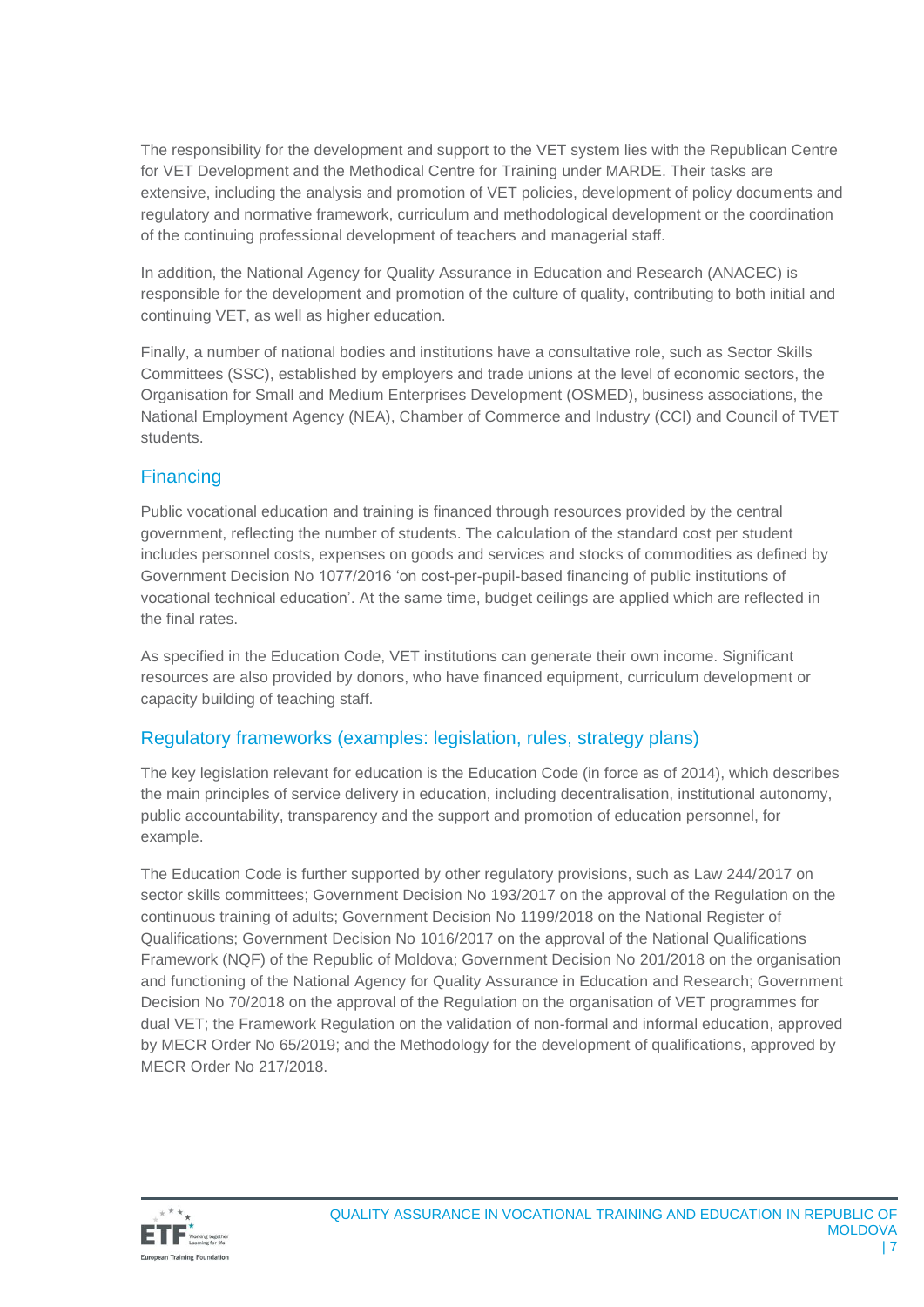The key document relevant for vocational education and training is the VET Development Strategy 2013-2020, which outlined the reform process and set medium and long-term objectives for the sector. According to the document, VET should be modernised in order to become more competitive and relevant to labour market needs. Thus, the main objectives were the promotion of the competencebased approach, VET restructuring, implementation of the NQF, increasing VET quality through strengthening quality assurance and the quality of teaching staff, and increasing VET attractiveness and access. The achievements following the implementation of the VET Development Strategy 2013- 2020 can be found in the 'Informative note on the implementation of the VET Development Strategy 2013-2020'. Around 90% of the objectives set have been achieved, with the remaining 10% still under implementation.

#### Main provider institution types<sup>6</sup>

There are three main types of VET providers, representing 89 educational institutions (in 2019): 13 centres of excellence (including two private centres), 34 colleges (including four private institutions) and 42 professional schools. Dual training is also organised in both schools and companies.

The centres of excellence are regulated by the provision of the Framework Regulations on the Organisation and Functioning of the Centre of Excellence of 2015. According to this provision, centres of excellence are expected to integrate both initial and continuous VET programmes and become centres of innovation as well as points of reference for didactic, curricular and methodological development and assurance.

The number of students has been declining over the past years. For example, in 2018/2019 the number of students was 44 348, i.e. 4.8% less than the previous academic year. Most students are male, with 55.2% in 2018/2019.

In the context of continuing vocational education and training, short courses are organised by different bodies, such as public VET providers, universities, OSMED, individual companies or private training providers.

#### Main provision/programme types<sup>7</sup>

VET programmes are provided at both secondary and post-secondary level. Professional schools provide programmes at the secondary VET level. The duration of studies varies from 1 to 3 years depending on the particular specialisation. Such programmes are completed with a Qualification Examination, after which a Qualification Certificate together with a descriptive supplement of the certificate are issued.

Post-secondary programmes are provided primarily by colleges and centres of excellence. Such programmes last for 4-5 years (or 2-3 years after the completion of secondary education). Post-secondary VET programmes are completed with a professional baccalaureate exam, a qualification examination and/or a diploma thesis.

<sup>7</sup> Examples: school-based with workshops for skills training, 80% enterprise-based apprenticeships with 20% school-based, 80% school-based and 20% enterprise-based.



<sup>6</sup> Examples: public or private educational institution (e.g. school) or company (e.g. car manufacturer).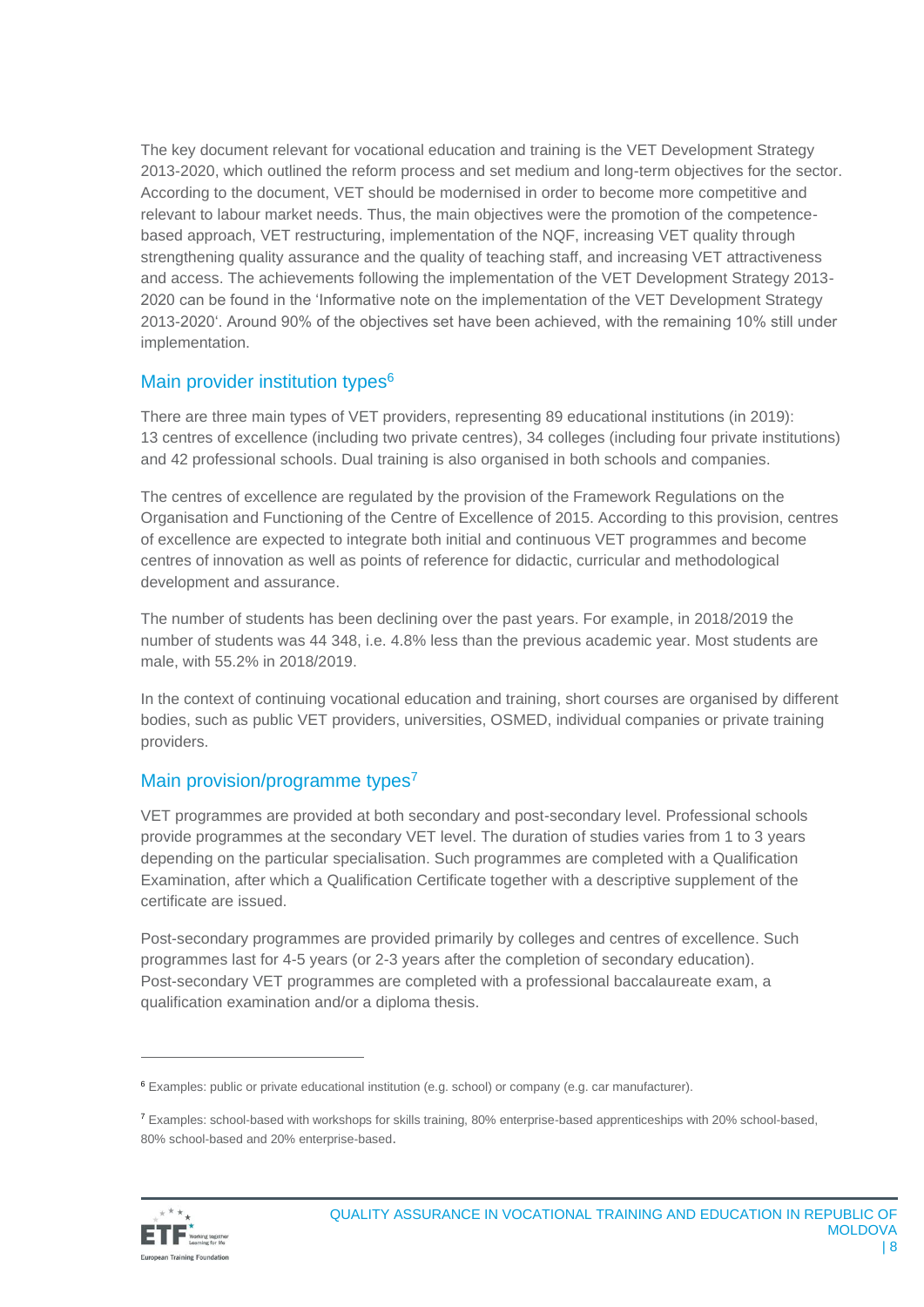In addition, colleges and centres of excellence are also responsible for the validation of non-formal and informal learning through the provision of a certification of prior learning, i.e. regulation on validation of non-formal and informal education.

Work-based learning (WBL) is embedded in all existing programmes. The main types of WBL include on-site learning, i.e. in-school practical training that last for 2-3 days per week and is carried out mostly in VET institutions (in workshops, labs, production sites, greenhouses, etc.). On-site learning is then combined with on-the-job training, which covers internships in companies that last for 12 to 14 weeks. In addition, as of 2014, dual VET has been introduced with the support of donor organisations, which combines 70% of in-company practical training and 30% of theoretical training.

#### Main qualifications according to ISCED level

The existing secondary and post-secondary VET programmes are provided at ISCED 3 and ISCED 4/5 level, respectively.

# <span id="page-8-0"></span>**2. QUALITY ASSURANCE IN VOCATIONAL EDUCATION AND TRAINING**

## <span id="page-8-1"></span>2.1 Overview

Quality assurance has become an important element for VET in Moldova. The quality management is under the responsibility of the MECR and the ANACEC. This structure has also integrated the National School Inspectorate and the National Council for Accreditation and Attestation.

## <span id="page-8-2"></span>2.2 General information on quality assurance at VET system level

Quality assurance is under the responsibility of the MECR and the ANACEC, established in 2014. The latter is responsible for the elaboration of national reference and accreditation standards, evaluation methodology of curricula, educational processes and school results. The ANACEC also manages the external quality evaluation which is carried out in both initial and continuous VET institutions every 5 years.

Key documents laying the legal basis for quality assurance in Moldova include:

- Government Decision No 201/2018 on the organisation and functioning of the National Agency for Quality Assurance in Education and Research.
- External quality evaluation methodology, defining external quality evaluation criteria, accreditations standards and performance indicators.
- External Evaluation Guide for Vocational Training Programmes in Technical Vocational Education, defining evaluation standards.

The above-mentioned documents describe the status, objectives, tasks and functions of the ANACEC as well as the methodological and procedural framework for quality assurance.

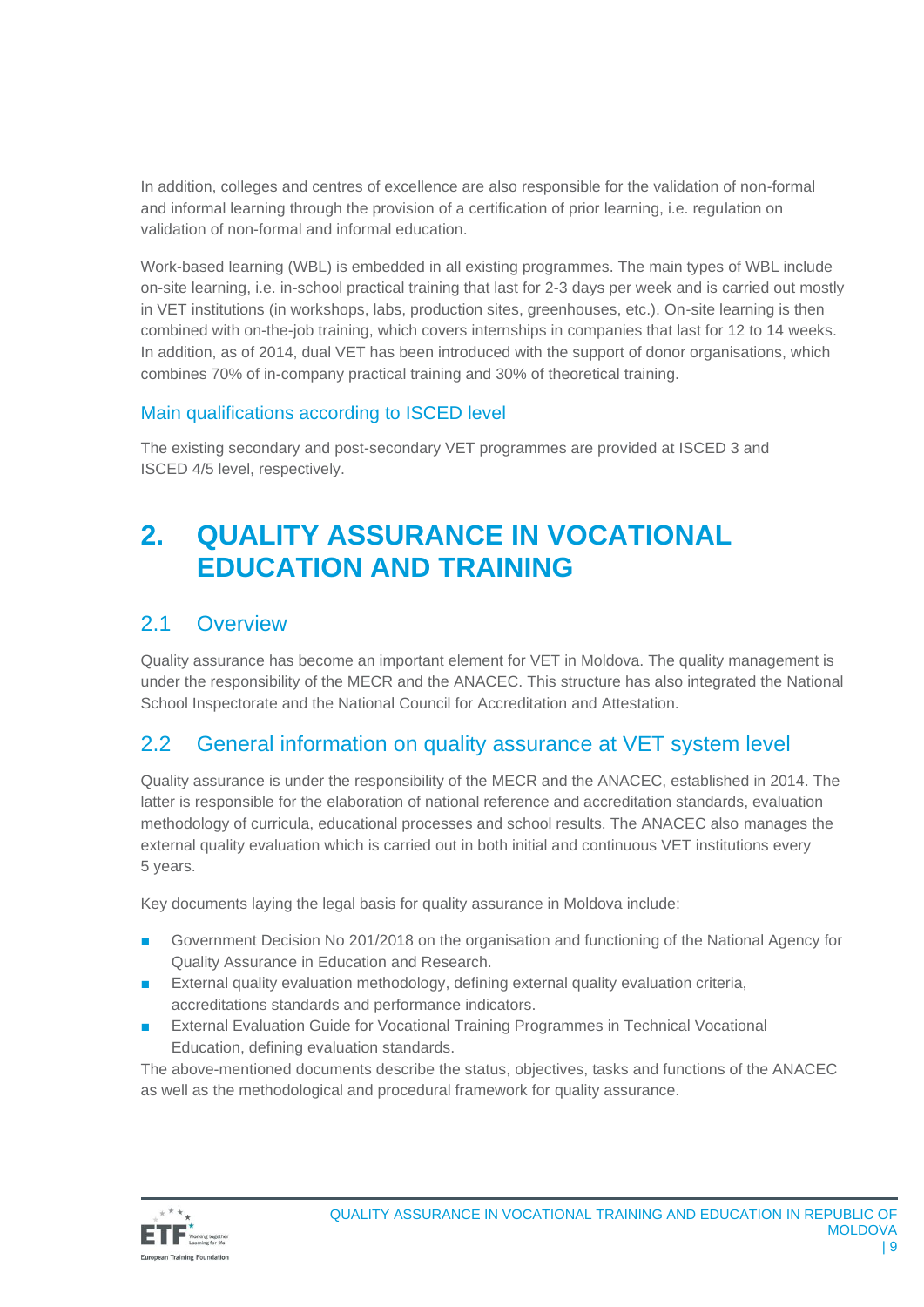# <span id="page-9-0"></span>2.3 Quality assurance related to key VET areas

#### Evidence – statistics and research development

The MECR has a key responsibility for monitoring and evaluation in the field of education. At policy level, there is the intention to establish a monitoring and evaluation framework within the VET Development Strategy 2013-2020, which would include an MECR Board, representatives of the National Coordination Council for VET, sector committees, business representatives, civil society and donors. However, this has not yet been implemented.

Basic statistics on the number of education providers and the number of students and graduates is collected by the National Bureau of Statistics (NBS). The NBS, together with the National Employment Agency (NEA) are also responsible for the collection of evidence and the monitoring of the labour market situation and trends. The latter gathers administrative data on the registered unemployed, vacancies and data on skills needs collected through a regular employers' survey. Within the NEA, the Labour Market Observatory was set up in 2018 with the aim to implement analysis of labour market situation and trends. It is responsible for the analysis of data collected by the NEA, the NBS and other public institutions in order to provide an in-depth analysis of labour market trends, skills supply and demand, as well as labour market forecasts.

#### Quality assurance and the qualifications cycle

Professional qualifications are awarded in line with the National Qualification Framework (NQF), as specified by the Education Code. The National Qualifications Framework is based on Government Decision No 1016/2017, and the special Department of National Qualification Framework under the MECR is responsible for its implementation.

The aim of the NQF is to establish an integrated, open and flexible national system covering all levels and forms of professional education. The structure, description of qualification levels and learning outcomes follow the European Qualifications Framework (EQF).

The qualification standards are developed within MECR working groups, and input is provided by other line ministries, sector committees, VET providers and employers' representatives. They must meet the requirements of the relevant NQF level descriptors (for knowledge, skills and competences), be validated by the corresponding Sectoral Committee and line ministry, and then approved by the MECR, based on the decision of the National Council for Qualifications.

The qualifications in VET are to be developed on the basis of occupational standards and in line with the European Qualification Framework. The qualification standards also include a chapter on the quality assurance process. Finally, qualifications should be registered in the National Register of Qualifications as approved by Government decision No 1199/2018. However, this register is still not in place.

#### Quality assurance and VET provision/provider institutions

At provider level, an annual internal self-evaluation is carried out by school administrations. The results of such evaluations are then presented in activity reports that are shared and evaluated by administrative or teaching boards, consisting of directors, deputy directors, an internal evaluation and quality assurance committee and heads of respective departments. To support VET institutions, a

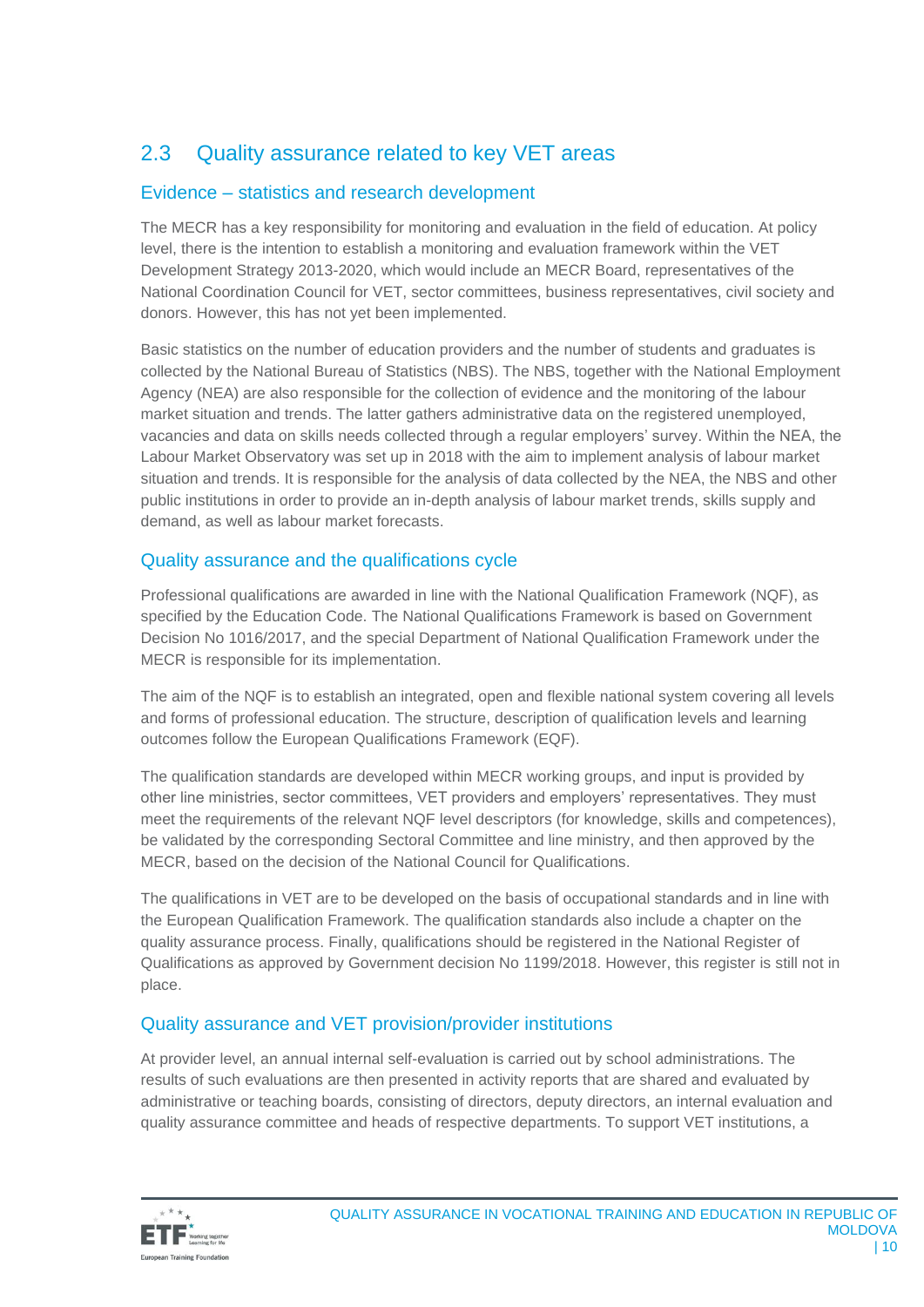'Quality Management Guideline in VET' and a 'Self-evaluation guideline for internal quality assurance in VET'<sup>8</sup> were approved by Order No 609 of the Ministry of Education, Culture and Research in 2017.

In addition to internal self-evaluation, an external evaluation of VET institutions and the study programmes offered at initial and continuous level is managed by the ANACEC and carried out every 5 years, for provisional authorisation and accreditation purposes. The evaluation follows the External Quality Evaluation methodology, which specifies the external quality evaluation criteria, accreditations standards and performance indicators. The External Evaluation Guide for Vocational Training Programmes in Technical Vocational Education describes evaluation standards and the mandatory minimum standards to be achieved.

The dimensions assessed during the external quality evaluation cover institutional capacities, education effectiveness including academic progression, the quality of programmes, institutional quality management and the conformity between internal evaluations and the current state of play. In 2018, 16 programmes run by four VET institutions were evaluated.

For each external evaluation procedure, an external evaluation commission is set up, which consists of evaluation experts with relevant knowledge of VET. Firstly, each commission examines selfevaluation documentation and visits the institution. After each visit, an external evolution report is prepared, which identifies the strengths and weaknesses of study programmes and develops recommendations for improving their quality. Such a report is then shared with the institution assessed. Both reports – external evaluation and self-evaluation – have to be published: the selfevaluation reports are published on the websites of VET institutions, while the external evaluation reports can be found on the websites of VET institutions and the ANACEC.

Finally, the education institutions are then responsible for the development of an action plan, according to which corrective measures are implemented. Such action plans are submitted to the ANACEC. Each school is then responsible for the preparation of implementation reports summarising the progress achieved, which are then presented as part of the self-evaluation dossier required for the (re)accreditation of an institution or programme.

#### Quality assurance and VET Teacher/Trainer qualifications' standards and continuing professional development (CPD)

Teachers of general subjects, methodologists, psychologists and psycho-pedagogical staff in VET institutions should have completed studies at university level. In the case of teachers of specialised subjects and social pedagogists, studies should be completed in higher education or in postsecondary non-tertiary VET institutions. Master trainers with relevant professional experience can be employed in VET institutions without the necessary qualification, provided that they pass a psychopedagogical training module.

In the case of education and business cooperation, each enterprise involved in technical training should have a master instructor/trainer, who should have completed the Training and Certification Programme for Production Masters as approved by the Joint Order of the Chamber of Commerce and Industry and the MECR of 2017. At present, 79 master trainers have completed such a programme.

<sup>&</sup>lt;sup>8</sup> https://mecc.gov.md/sites/default/files/ordin - asigurarea calitatii.pdf

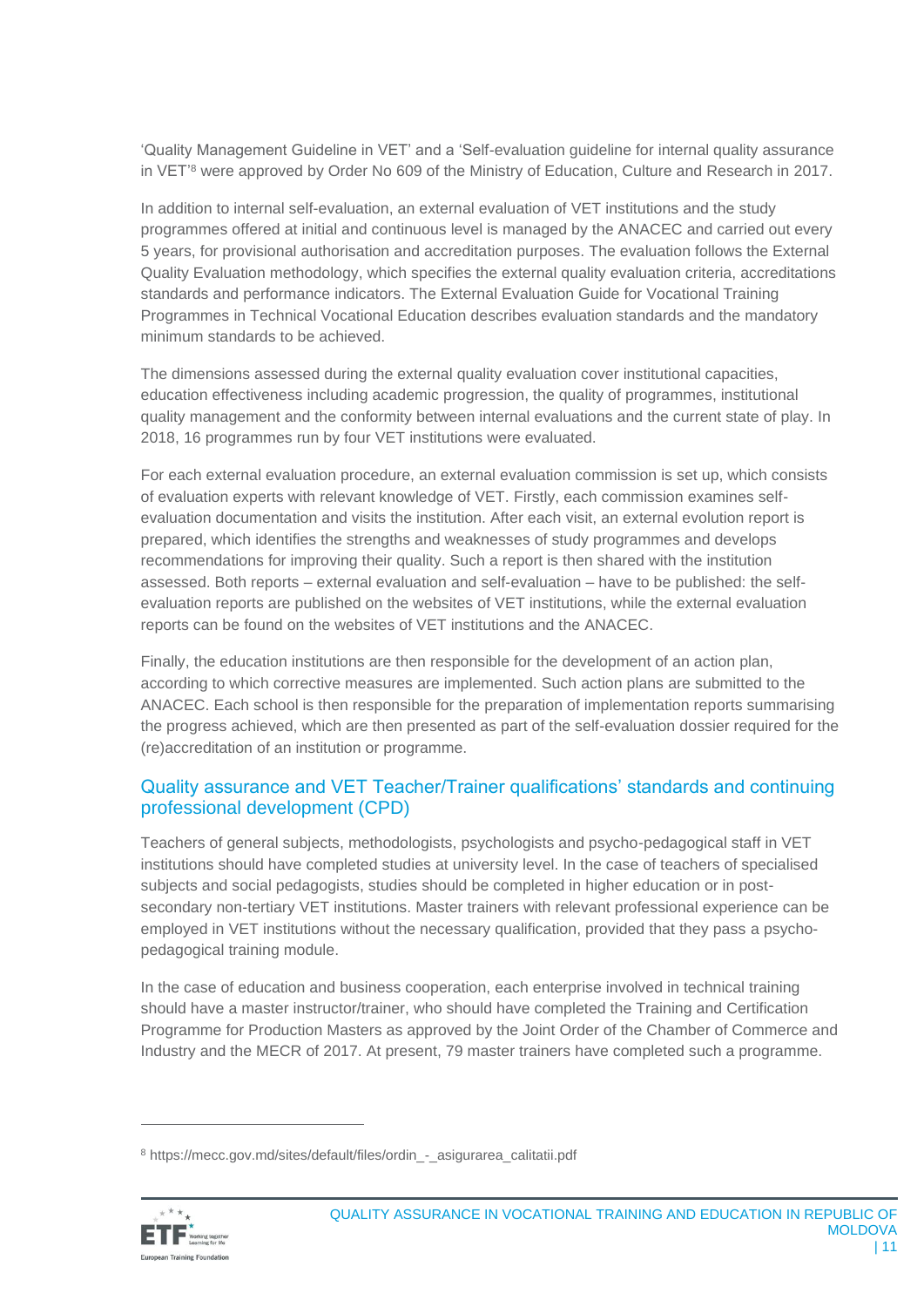Furthermore, methodology for the evaluation of teaching staff in general and VET institutions was submitted by the ANACEC to the MECR in 2018. This methodology regulates the evaluation procedure of teaching staff and establishes objectives, the annual internal evaluation procedure for teachers, the procedure for awarding and quantifying scores for teachers' evaluation, as well as evaluation tools.

In the case of continuing professional development (CPD) of teachers, the MECR is responsible for the development and monitoring of policies in the field of CPD. The Republic Centre for VET development is in charge of approving and monitoring the CPD programmes. The most important providers of CPD in Moldova are universities, the Institute of Educational Sciences, vocational centres of excellence, the Chamber of Commerce and Industry and the Labour Institute. All providers must obtain accreditation through the ANACEC.

# <span id="page-11-0"></span>**3. STRENGTHS, DEVELOPMENTS, NEEDS**

## <span id="page-11-1"></span>3.1 New developments – in progress / in the pipeline

During the period 2018-2020, the Department of Evaluation in VET and Continuing Education within the ANACEC focused its efforts on organising the external evaluation process of VET study programmes (ISCED 3-5), in accordance with the provisions of MECR Order No 1014 of 2 July 2018 regarding the action plan for the external evaluation of VET institutions. In addition, VET programmes (ISCED 3-5) provided by private educational institutions, not covered by the above-mentioned order, were also included in the process at their request.

Thus, between 2018 and 2020, the department conducted and coordinated the external evaluation process to accredit / authorise the provisional operation of 217 VET programmes.

The results of external evaluations show that educational service providers are striving to increase quality and boost quality assurance measures with regard to the programmes offered. In this context, the external evaluation panels frequently highlight the following strengths:

- VET institutions have renovated educational facilities and laboratories endowed with high-performance equipment:
- internal evaluation and quality assurance commitees (CEIAC) are active within VET institutions, which further contributes to the quality assurance of educational processes at institutional level;
- VET students are all provided with places in dormitories;
- VET institutions plan and provide financial support for the development of their own teachers through professional training activities in the field of psycho-pedagogy and specialty.

Work is currently under way on improving and updating the 'Guideline for external quality evaluation of VET programmes and institutions'. Relevant experts are involved in this process.

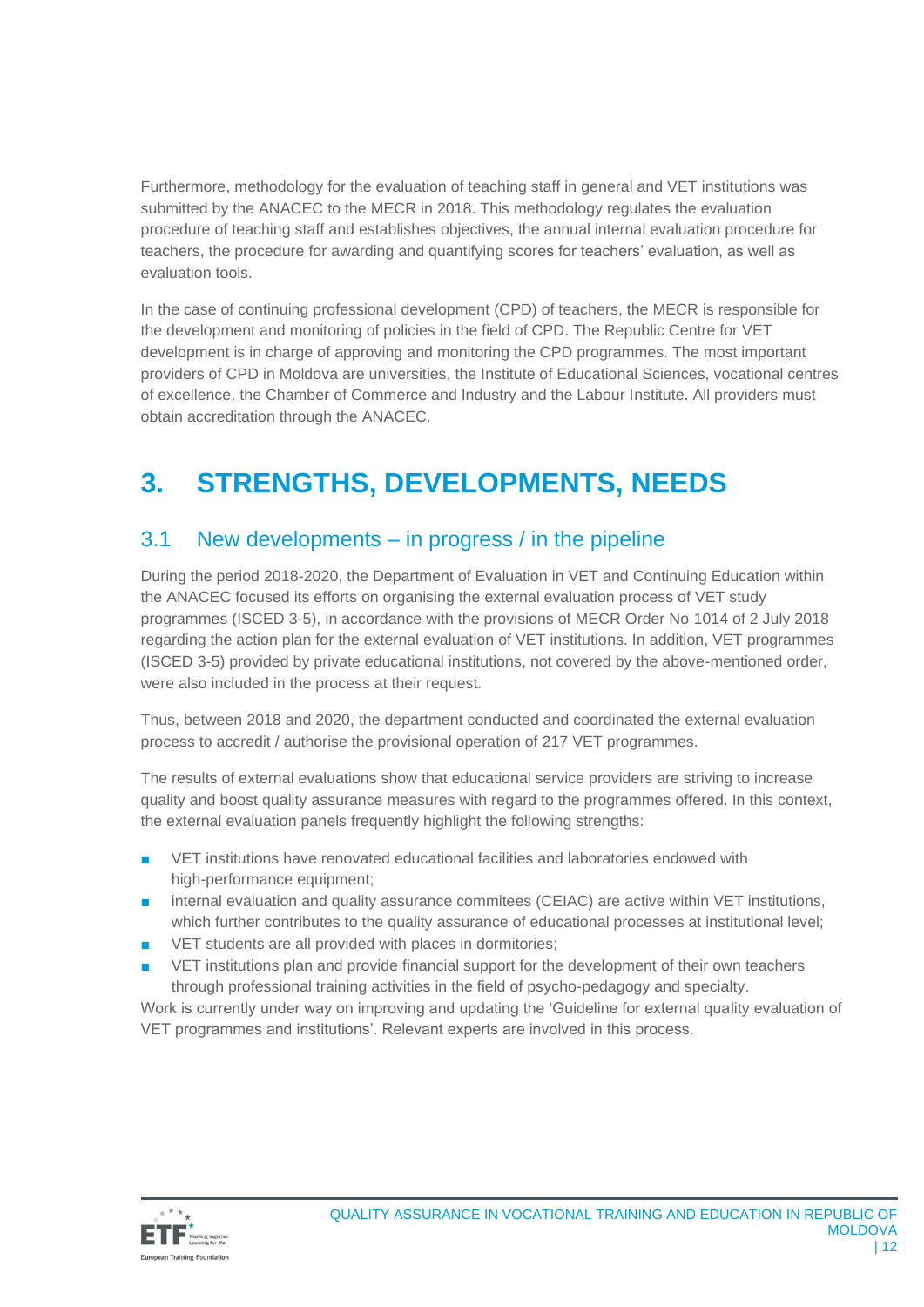## <span id="page-12-0"></span>3.2 Needs and challenges

Based on Order No 1014 of 2 July 2018, approved by the MECR, all the training programmes of VET institutions should have been evaluated by the end of 2020. An analysis of the applications submitted for the external evaluation of VET programmes in 2018-2020 shows that most VET institutions in Moldova did not comply with this schedule. Therefore, this period has been extended by at least 1 year. By December 2020, more than 20 VET institutions (out of a total of 91) had not submitted an evaluation application for any of the programmes provided. The main challenge is to support VET institutions to prepare and apply for external evaluation.

At the same time, following the external quality evaluations conducted so far, the external evaluation panels have also highlighted a number of weaknesses in the system, which are reducing the quality of studies and requiring more systemic and systematic interventions, including:

- ensuring a specific fund for textbooks in Romanian for specialised disciplines;
- **■** promoting academic mobility of students from ISCED 4 and 5 vocational training programmes;
- continuous monitoring of the employment of graduates of vocational training programmes by field of study;
- compliance with the requirements of Law No 131/2007 on road traffic safety in the design and implementation of automotive programmes.

# <span id="page-12-1"></span>**4. GOOD PRACTICE EXAMPLE**

In order to remedy the weaknesses identified during external evaluations of VET study programmes, the ANACEC prepared the 'Procedure for the post-evaluation monitoring of VET, higher education and continuing education study programmes and institutions' and obtained the approval of the Agency's Governing Board (decision of 15 March 2019). This procedure is aimed at ensuring the continuous monitoring of actions and measures to improve the quality assurance process, which should be undertaken by VET, higher education and continuing education institutions as a result of external evaluation.

The procedure describes the steps that educational institutions should follow in the post-evaluation period:

- 1. Study programmes and educational institutions will be subject to external quality evaluation procedures to be implemented periodically (once every 5 years or at the expiry of the provisional authorisation or accreditation period).
- 2. At the end of the external evaluation process, educational institutions must initiate and carry out corrective/preventive actions to eliminate the causes of any non-compliance detected or to prevent any future non-compliance.
- 3. The recommendations prepared by expert evaluators with regard to external evaluation must be applied, optionally, by institutions in follow-up actions for the development of educational programmes or institutions.

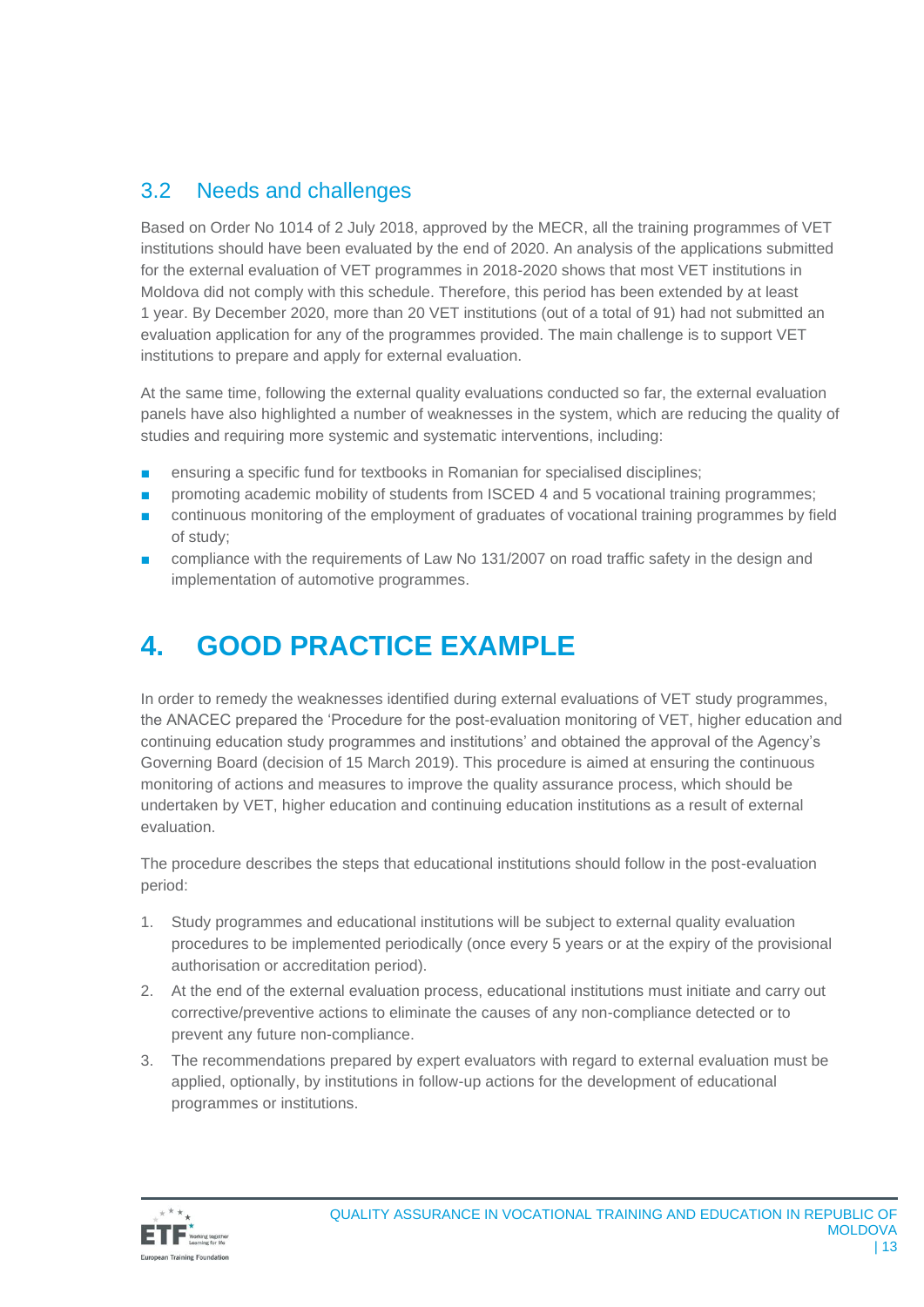- 4. The educational institutions must elaborate, within 3 months (6 months in the summer period) Corrective Action Plans for the mandatory improvement areas and the recommendations with provisions, responsibilities and deadlines.
- 5. For accreditation standards, which partially meet the requirements (where 50-90% of the performance indicators correspond to the minimum level set by the Agency), the educational institution must develop a Corrective Action Plan based on the external evaluation panel's mandatory recommendations and areas for improvement noted in the External Evaluation Report. It must also present the actions taken to eliminate any non-compliance found in the external evaluation process until the final decision on the accreditation of the study programme has been taken.
- 6. In the case of study programmes that have obtained a decision of non-accreditation, the educational institution must present annually a plan of progressive measures taken to improve the quality of its study programmes. In the case of serious non-compliance, the ANACEC reserves the right, with prior warning, to carry out monitoring visits in such an institution.
- 7. In the case of authorised/accredited study programmes for a period of 5 years, the corrective and preventive measures must be implemented by educational institutions during the validity of the decision of authorisation for the provisional operation or accreditation of the study programmes or educational institution.
- 8. The Corrective Action Plans must be developed separately for each study programme evaluated, as well as in the case of institutional evaluations. Corrective Action Plans can be included as part of the activity/operational plans of the quality assurance structures at institutional level.
- 9. The Corrective Action Plans must be submitted (in paper and electronic form) for monitoring to the Agency's specialised department within the deadline previously established.
- 10. The educational institutions must prepare a report on the implementation of the Corrective Action Plan and preventive measures, in which they must indicate the results obtained, based on the corrective actions.
- 11. The report on the implementation of the Corrective Action Plan must be submitted together with the minutes of the examination of the observations and decisions taken by the educational institutions, as part of the self-evaluation dossier, at the end of the period of authorisation for provisional operation / accreditation / reaccreditation of the study programme or educational institution.